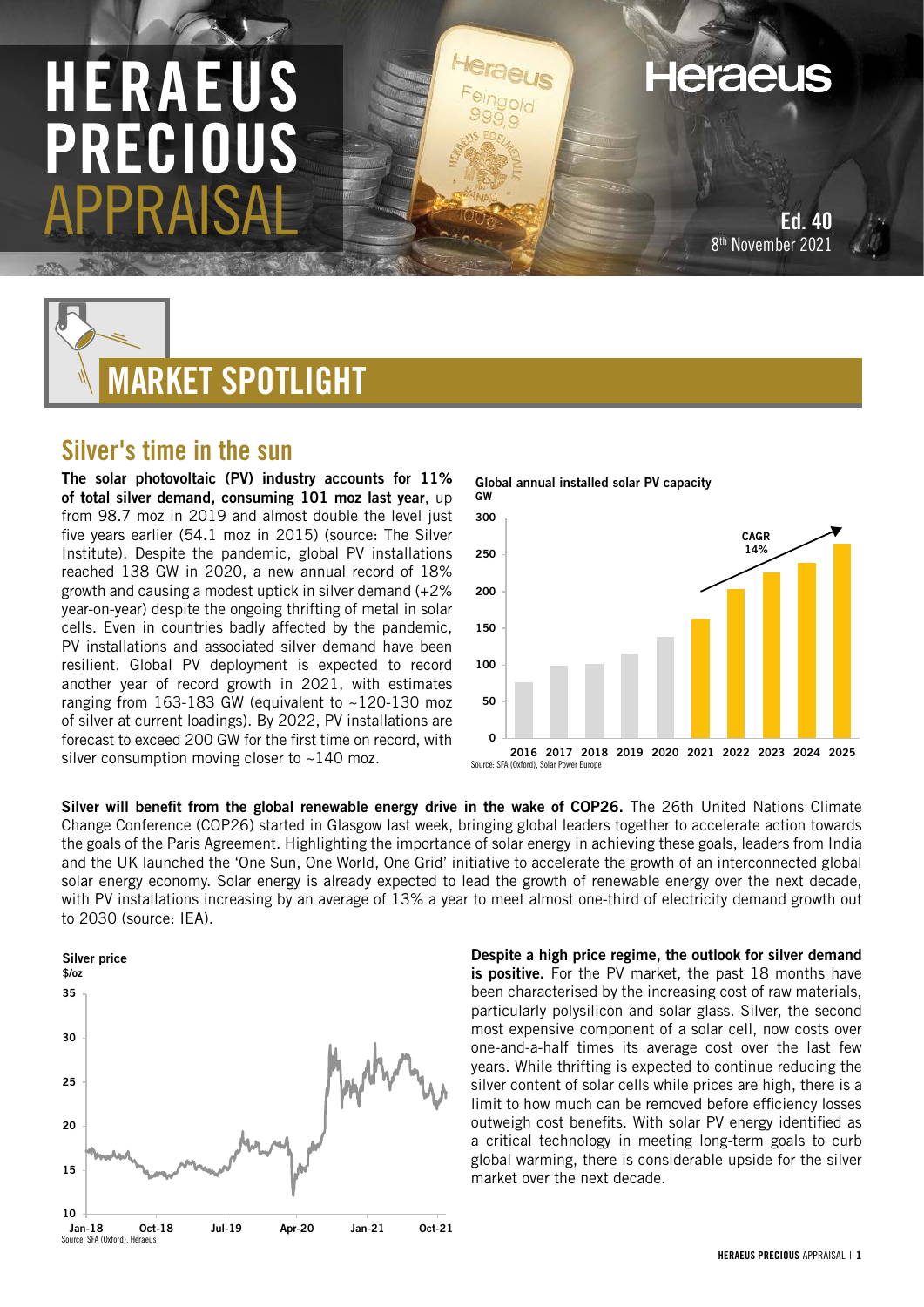# PRECIOUS METALS REVIEW

#### Gold 79 Au

|  | Au Luviu |                          |                            |           |                   |            |                    |  |
|--|----------|--------------------------|----------------------------|-----------|-------------------|------------|--------------------|--|
|  |          |                          | <b>Close</b> Weekly change | High Date |                   | <b>Low</b> | <b>Date</b>        |  |
|  |          | $\sqrt{$6z}$ 1.814 2.02% |                            |           | 1,815 05/11/2021  |            | 1,759 03/11/2021   |  |
|  |          | €/oz 1,569 1.89%         |                            |           | 1.571  05/11/2021 |            | $1,519$ 03/11/2021 |  |

Diwali lights up Indian gold purchases. Gold jewellery sales across India were estimated at 50 tonnes on Dhanteras (source: India Bullion and Jewellers Association), the first day of Diwali and an auspicious time for buying gold. In the first three quarters of the year jewellery purchases in India were 259 t (source: World Gold Council). With a strong fourth quarter, sales should comfortably exceed last year's 316 t, but are likely to fall well short of 2019's 545 t.

The Fed has finally started to reduce its asset purchases, by \$15 bn a month, a rate which will end them next June. The Fed is behind the curve on inflation as far as the markets are concerned as there is a greater than 50% chance of a first rate rise in June priced in. Should inflationary pressures remain high, gold could return to favour but, as stock markets keep hitting record highs, it is stuck in its trading range.

### Silver<br>Close Weekly change **Low High Date** Low Date  $\frac{$}{24.13}$  05/11/2021 24.06 0.64% 24.13 24.13 25/11/2021 23.02 03/11/2021  $E/\text{o}z$  20.81 0.51% 20.88 05/11/2021 19.90 03/11/2021 Ag

Silver investment demand was lacklustre in October despite the price rallying strongly from its lowest point of the year. US Mint silver American Eagle coin sales were 1,076 koz in October, less than half the level in September. Perth Mint bar and coin sales were also lower in October at 1,352 koz. ETFs managed a small gain of 1,217 koz, but that was well below the 7,855 koz

in September. While the Mints' coin sales are modestly higher for the year as a whole, ETF gains of 81.8 moz are well down on the 311.7 moz in the same January-October period last year. Without a catalyst to break it out of its trading range, silver's price performance is going to remain mediocre.

# Pt

|  | đЦ | um |
|--|----|----|
|  |    |    |
|  |    |    |

| Pt Platinum    |                        |                            |      |                  |            |                  |  |
|----------------|------------------------|----------------------------|------|------------------|------------|------------------|--|
|                |                        | <b>Close</b> Weekly change | High | <b>Date</b>      | <b>Low</b> | <b>Date</b>      |  |
|                | $\sqrt{2}$ 1,037 1.90% |                            |      | 1.070 01/11/2021 |            | 1,022 03/11/2021 |  |
| $\epsilon$ /oz | -897                   | 1.80%                      | 922  | 01/11/2021       | 883        | 03/11/2021       |  |

Platinum production in Zimbabwe is increasing as Zimplats expands output at its Bimha and Mupani mines. Zimbabwe's platinum output is projected to rise by 7% next year to 530 koz (8% of global output). Zimplats has announced a \$1.8 bn investment in its facilities over the next seven years. This includes an upgrade of the Mupani mine as a replacement for the depleting Rukodzi,

Ngwarati and Mupfuti mines, which will maintain production in the longer term. The smelter's capacity is also to be significantly increased which will allow it to process the rising output and provide more operational flexibility. Platinum above \$1,000/oz is a full price for a metal with a market surplus of more than 1 moz this year (ex. investment).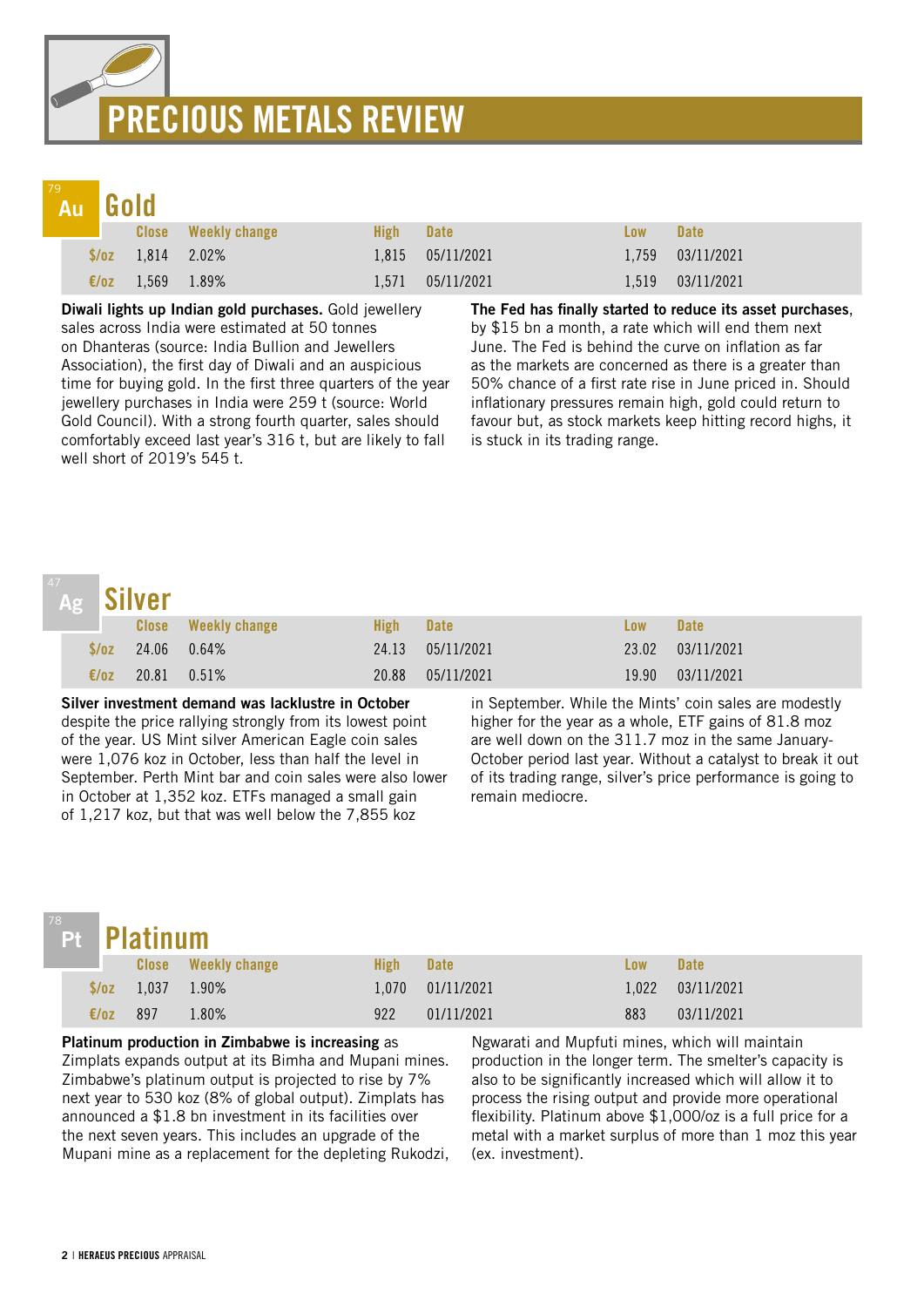# PRECIOUS METALS REVIEW



| Pd <b>Palladium</b> |             |                     |                  |                  |            |                   |  |
|---------------------|-------------|---------------------|------------------|------------------|------------|-------------------|--|
|                     |             | Close Weekly change | High <b>Nigh</b> | <b>Date</b>      | <b>Low</b> | <b>Date</b>       |  |
| S/OZ                | 2.029 3.18% |                     |                  | 2.077 01/11/2021 |            | 1,979 01/11/2021  |  |
| $\epsilon$ /0Z      | 1,756 3.11% |                     |                  | 1,791 01/11/2021 |            | 1,711  01/11/2021 |  |

US light-vehicle sales remain stuck in first gear as the shortage of semiconductor chips continues to hinder production. For a third consecutive month, lightvehicle sales were fewer than 1.1 million, coming in at 1,046,300 units in October (source: BEA). Sales for the year are estimated to come in at under 16 million units, although that is still an improvement on 14.5 million last year.

Palladium demand has been significantly hampered by the production bottlenecks. This year, the impact on demand has moved the market into surplus on an annual basis despite curtailed supply from Russia. Next year, Russian supply is forecast to be back to normal and, although vehicle production is set to rise, the chip shortage is also expected to continue to limit light-vehicle production and palladium demand. That could keep the market in surplus and the price under pressure.

| 45<br>$Rh^-$ | $\begin{array}{c} \n77\n\end{array}$<br>lr.<br>44 | Ru Rhodium, Ruthenium, Iridium                |                  |                                                          |
|--------------|---------------------------------------------------|-----------------------------------------------|------------------|----------------------------------------------------------|
|              |                                                   | <b>Rhodium</b>                                | <b>Ruthenium</b> | <b>Iridium</b>                                           |
|              | <b>Reporting week</b>                             | \$15,550/cz                                   | \$620/oz         | \$4,550/cz                                               |
|              | <b>Previous week</b>                              | \$15,550/cz                                   | \$595/oz         | $$4,750$ /oz                                             |
|              |                                                   | Reduced small PGM output from Impala in 03'21 |                  | but for the year as a whole production is expected to be |

Reduced small PGM output from Impala in Q3'21. Scheduled maintenance restricted Impala Platinum's Q3'21 output with 44 koz of refined rhodium being produced, a 17% drop compared to Q3'20. Iridium and ruthenium output suffered a similar year-on-year decline,

but for the year as a whole production is expected to be up 9% compared to last year's Covid-impacted output. The metal prices diverged last week, with ruthenium gaining, iridium falling and rhodium remaining flat.